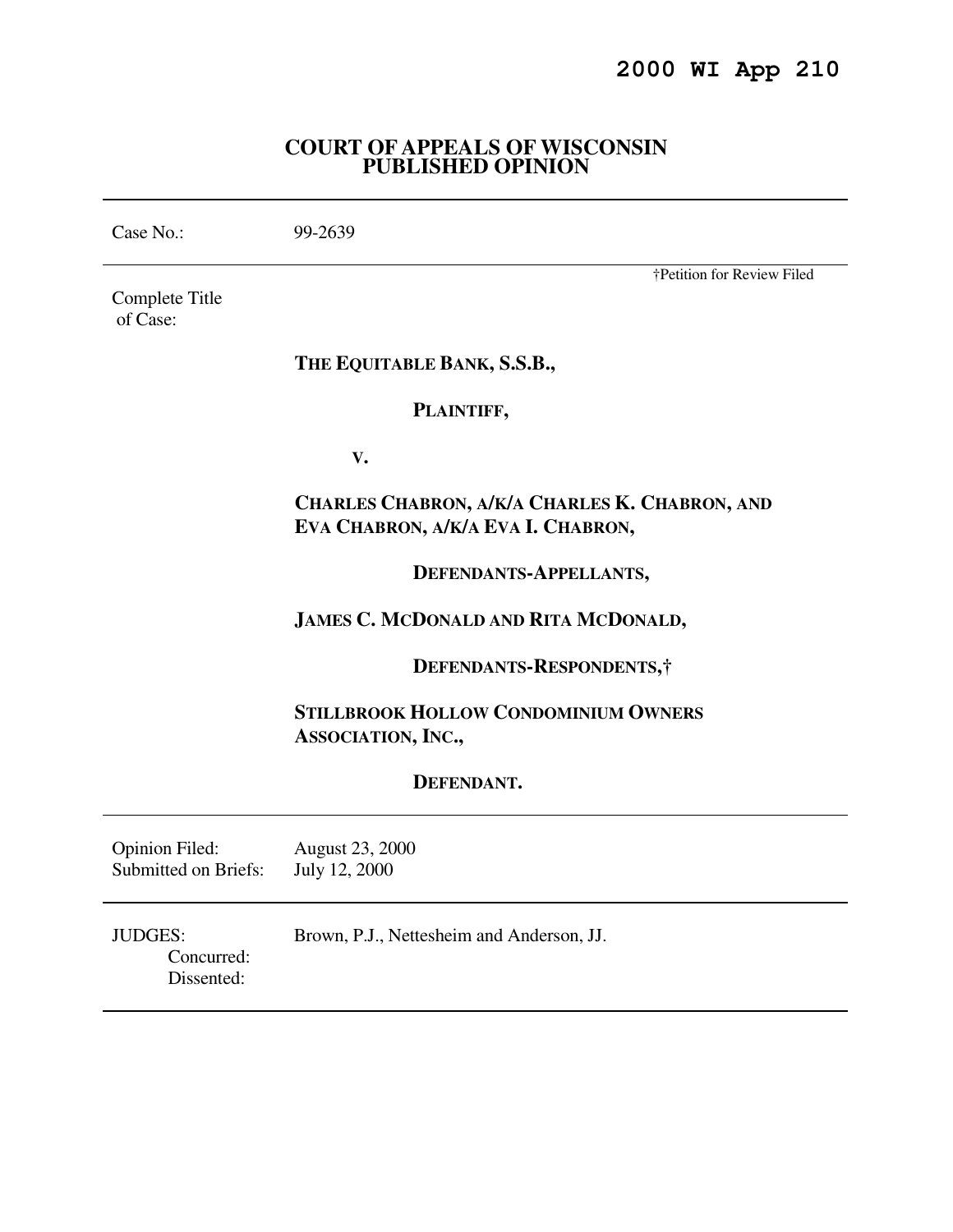| Appellant         |                                                                                                                                                               |
|-------------------|---------------------------------------------------------------------------------------------------------------------------------------------------------------|
| <b>ATTORNEYS:</b> | On behalf of the defendants-appellants, the cause was submitted on the<br>briefs of Leonard G. Leverson of Kravit, Gass, Hovel & Leitner, S.C.,<br>Milwaukee. |
| Respondent        |                                                                                                                                                               |
| <b>ATTORNEYS:</b> | On behalf of the defendants-respondents, the cause was submitted on<br>the brief of Alan H. Deutch of Deutch & Weiss, Glendale.                               |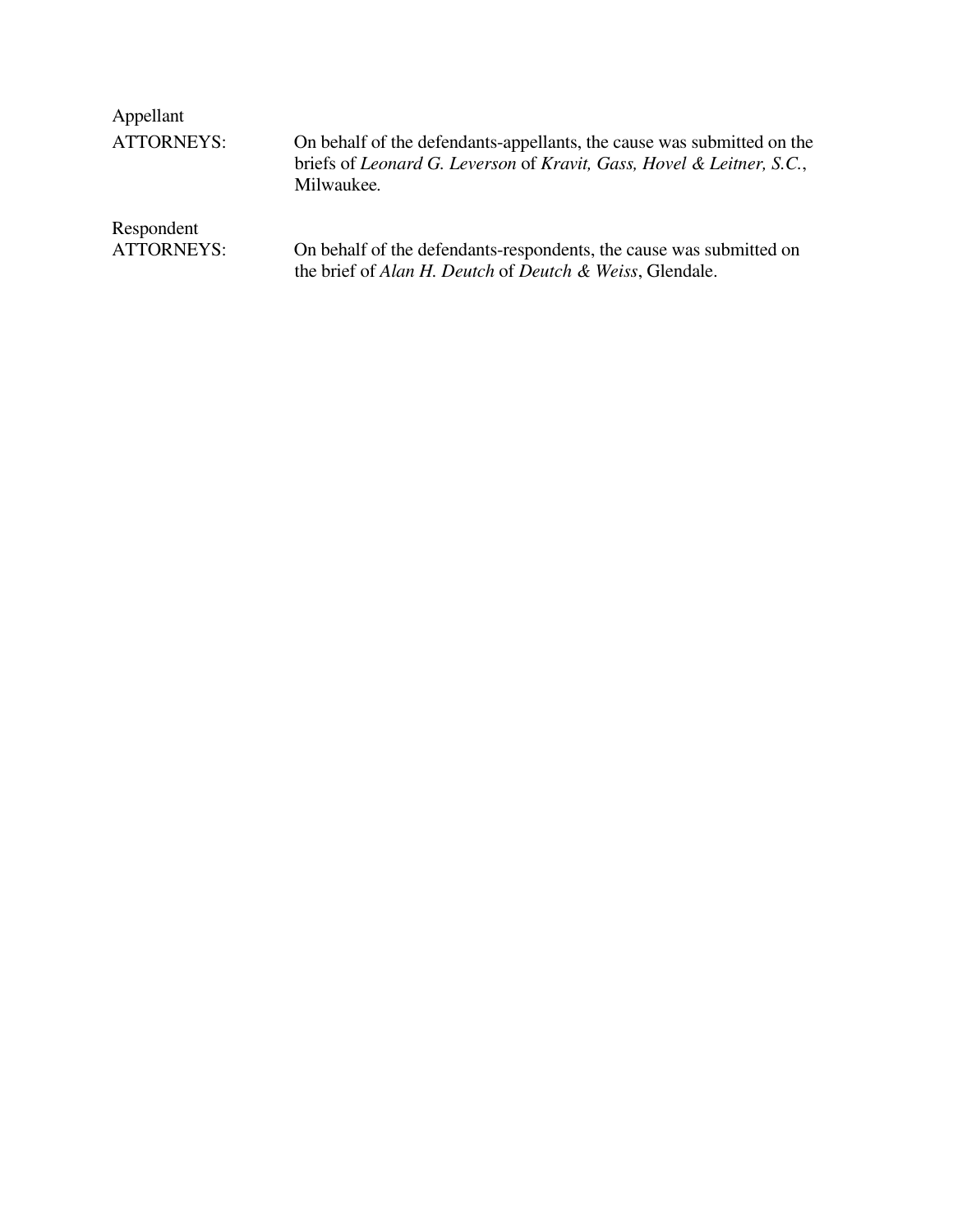# **COURT OF APPEALS DECISION DATED AND FILED**

August 23, 2000

**Cornelia G. Clark Clerk, Court of Appeals of Wisconsin** 

# **2000 WI App 210**

#### **NOTICE**

**This opinion is subject to further editing. If published, the official version will appear in the bound volume of the Official Reports.**

**A party may file with the Supreme Court a petition to review an adverse decision by the Court of Appeals.** *See* **WIS. STAT. § 808.10 and RULE 809.62.** 

**No. 99-2639** 

#### **STATE OF WISCONSIN IN COURT OF APPEALS**

**THE EQUITABLE BANK, S.S.B.,** 

#### **PLAINTIFF,**

 **V.** 

**CHARLES CHABRON, A/K/A CHARLES K. CHABRON, AND EVA CHABRON, A/K/A EVA I. CHABRON,** 

 **DEFENDANTS-APPELLANTS,** 

**JAMES C. MCDONALD AND RITA MCDONALD,** 

 **DEFENDANTS-RESPONDENTS,** 

**STILLBROOK HOLLOW CONDOMINIUM OWNERS ASSOCIATION, INC.,** 

 **DEFENDANT.**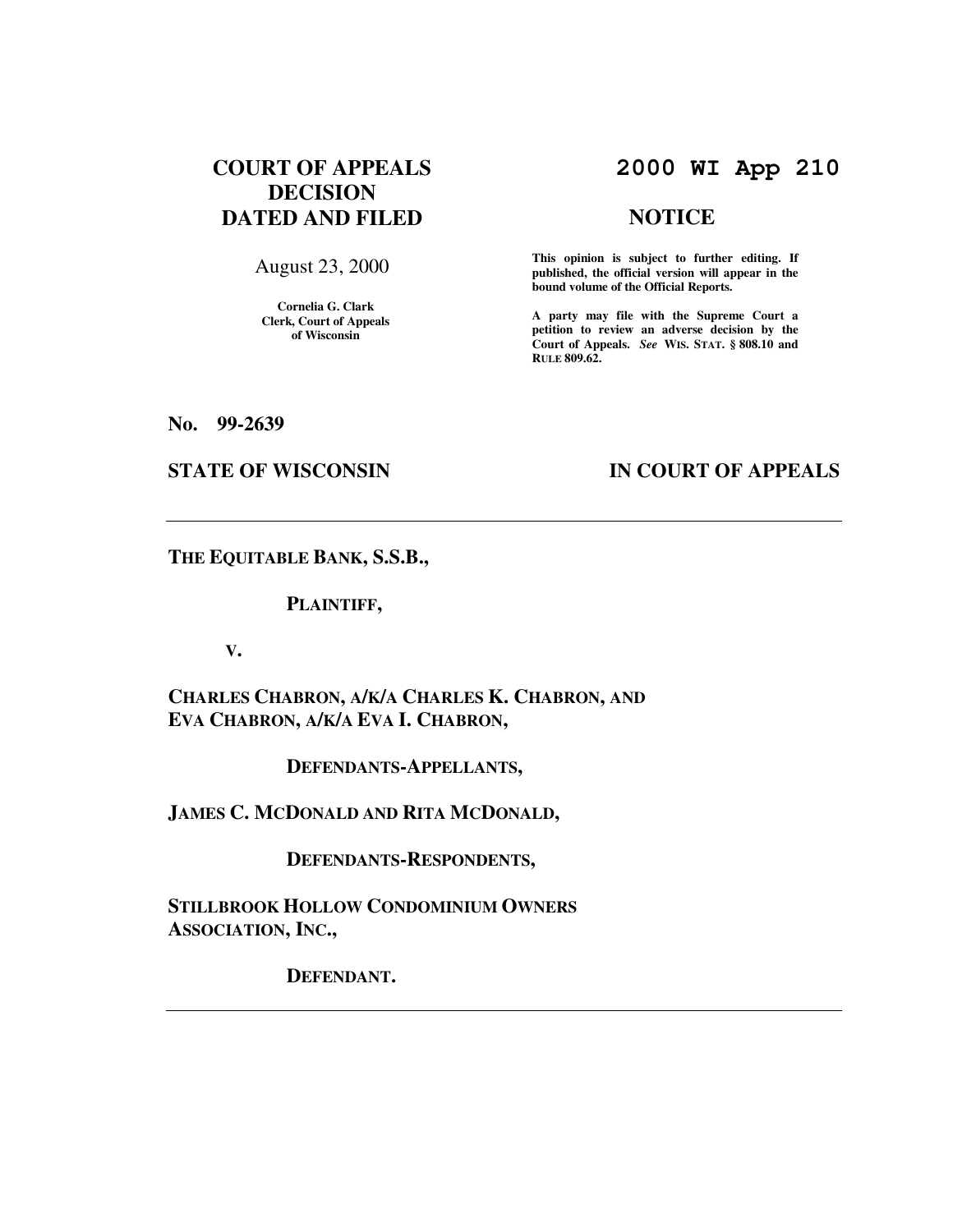No. 99-2639

 APPEAL from an order of the circuit court for Waukesha County: JAMES R. KIEFFER, Judge*. Affirmed in part and reversed in part.*

Before Brown, P.J., Nettesheim and Anderson, JJ.

 ¶1 ANDERSON, J. This appeal concerns a dispute over the surplus funds resulting from a mortgage foreclosure sale of a condominium property. Charles and Eva Chabron appeal from an order determining that James C. and Rita McDonald were entitled to the entire surplus because of an in-court, oral stipulation made in a companion case. The Chabrons contend that (1) the stipulation was not a valid mortgage under WIS. STAT.  $\S 706.02$  (1997-98),<sup>1</sup> and (2) the homestead exemption in WIS. STAT. § 815.20(1) should be applied to the surplus, entitling them to \$40,000 from the surplus proceeds. We determine that the stipulation satisfied the requirements for a valid mortgage and affirm the circuit court's decision in that regard. However, because the stipulation was a conveyance without the requisite signatures, we reverse the court's conclusion that the Chabrons were not entitled to their homestead exemption. The Chabrons are entitled to the \$40,000 homestead exemption and this amount should be deducted from the surplus resulting from the property's sale.

 ¶2 The present case is not the first appeal resulting from the Chabrons' failed condominium project, Stillbrook Hollow Condominiums (Stillbrook Hollow). The Chabrons decided to develop their property into five condominiums. The McDonalds entered into a contract with the Chabrons for one

 $\overline{a}$ 

<sup>&</sup>lt;sup>1</sup> All references to the Wisconsin Statutes are to the 1997-98 version unless otherwise noted.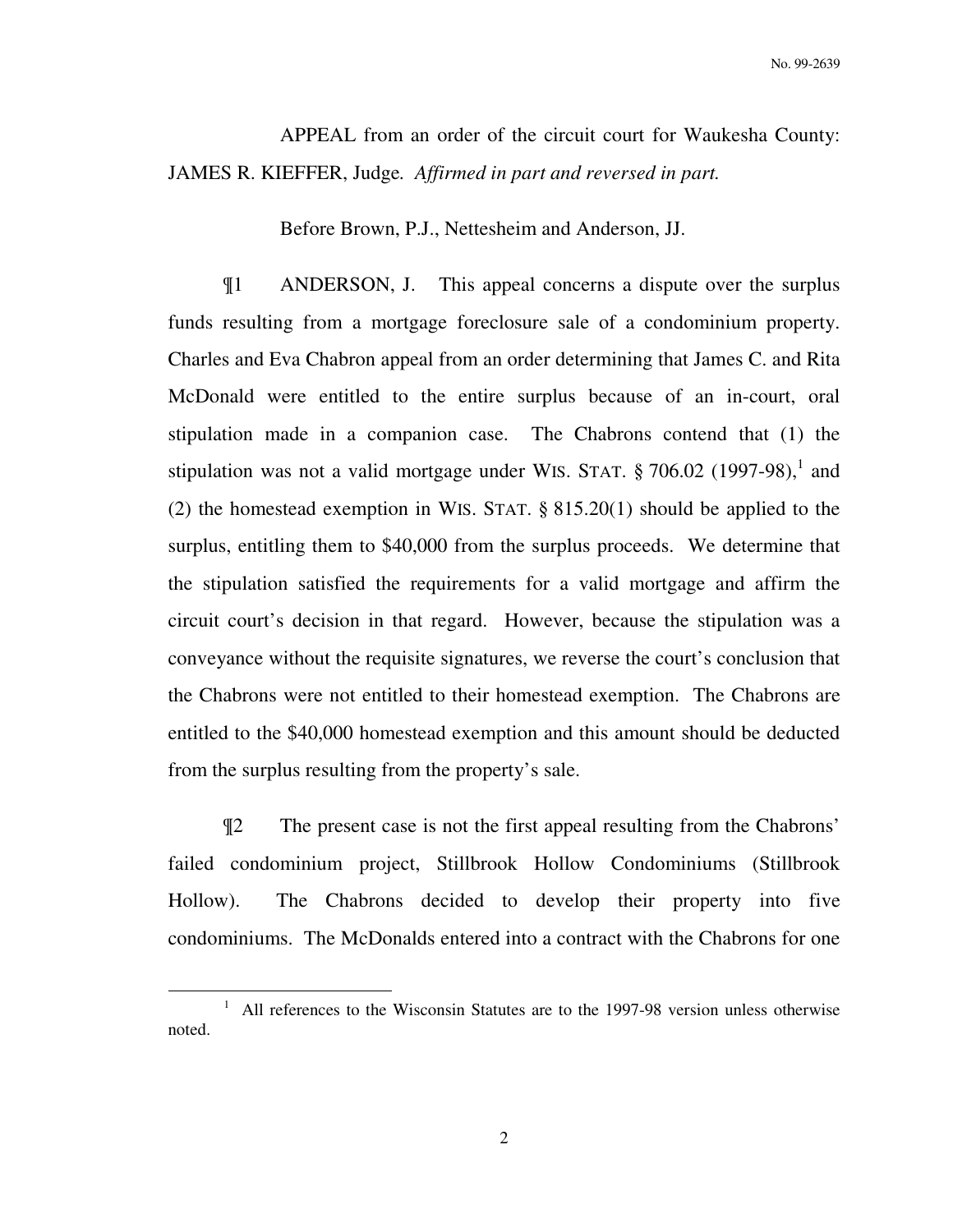of the condominiums. Before their unit was completed, the McDonalds rescinded the contract and demanded a refund of their \$225,000 payment. The Chabrons did not refund the McDonalds' money, and the McDonalds brought suit against them for breach of contract. After the lawsuit was filed, a lis pendens was filed against the property preventing its sale.

 ¶3 That lawsuit went to trial. During the trial, the parties' attorneys made an in-court, oral agreement to terms that resolved the case. This oral agreement was never reduced to writing. Later, the parties disagreed about what the agreement had been. The Chabrons moved the court for relief from the agreement. A hearing was held, and the court denied the Chabrons' motion. In reaching its decision, the court determined that the parties' in-court agreement was a stipulation, and it also resolved what the parties agreed to in that stipulation.<sup>2</sup>

 $\overline{a}$ 

<sup>&</sup>lt;sup>2</sup> In relevant parts, the court found that the McDonalds and the Chabrons consented to the following stipulation:

A. The defendants, CHARLES K. CHABRON, EVA I. CHABRON and CH BUILDERS, LLC., (Chabrons) agree jointly and severally to pay the plaintiffs, JAMES C. MCDONALD and RITA T. MCDONALD (McDonalds) the sum of \$300,000 … on or before June 1, 1997.… That upon the full and complete payment of the amount … owing, the interest of McDonalds in the property … will be extinguished. Time is of the essence as to all dates.

B. That the amount owing to McDonalds will be and is hereby secured by a recording on the entire condominium property, which is … known to be … Stillbrook Hollow Condominiums….

<sup>….</sup>  C. It is stipulated and agreed that the court will enter an order that McDonalds do and did have an interest in the property … known as Stillbrook Hollow Condominiums, that said interest is an interest superior to any interest of the Chabrons, that said interest was created and exists both in law and equity and by operation of Wisconsin Statutes Section 779.02(5).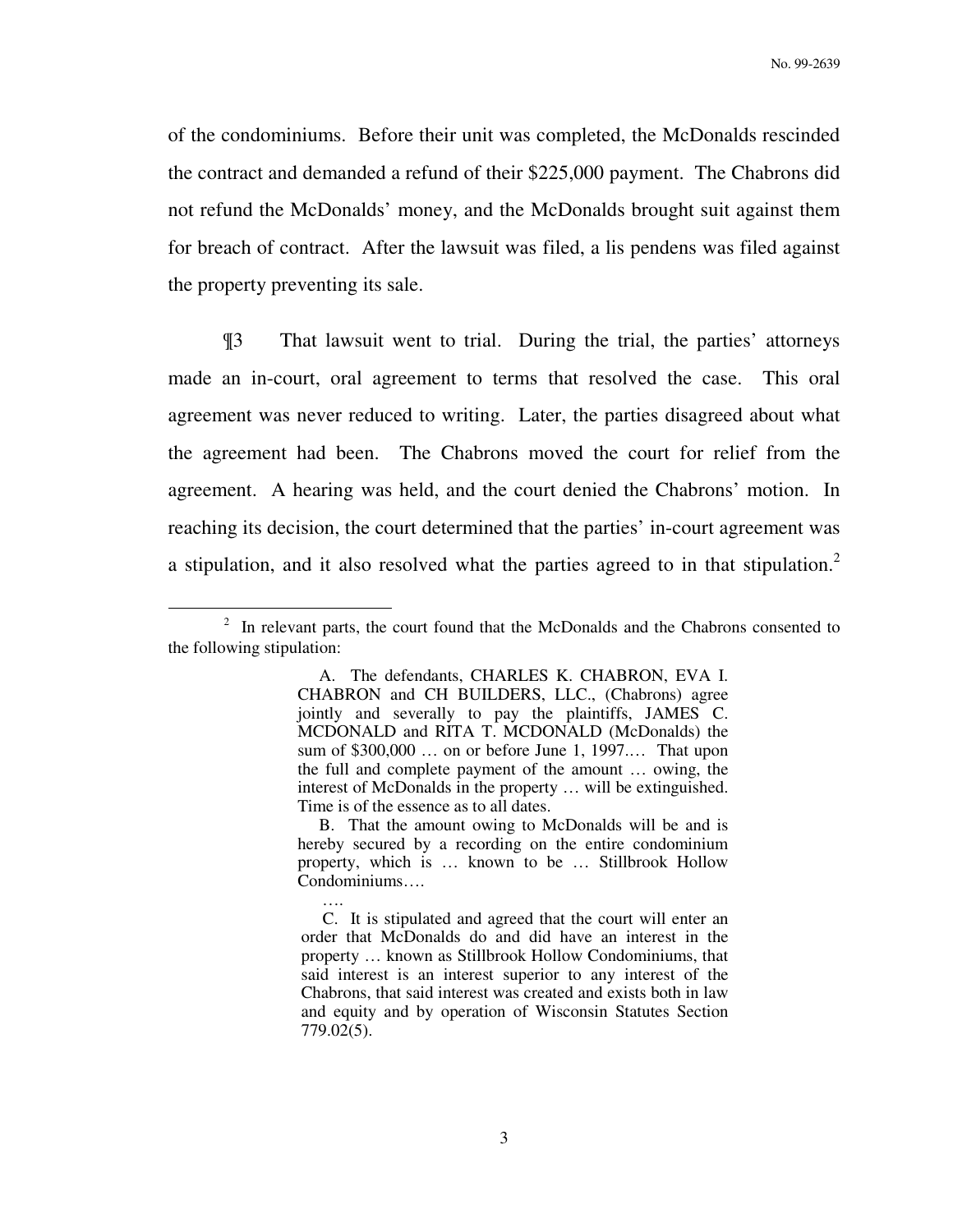Continuing to argue that they were not bound by the stipulation, the Chabrons appealed the circuit court's decision to this court; we summarily affirmed. *See McDonald v. Chabron*, No. 98-1882, unpublished slip op. (Wis. Ct. App. Apr. 14, 1999).

 ¶4 In the meantime, the Chabrons were unable to make their mortgage payments. The Equitable Bank, S.S.B., (Equitable) commenced a foreclosure action against them. The McDonalds filed suit against Equitable, asserting that the stipulation gave them a lien with a priority interest in the property. Summary judgment was entered in favor of Equitable. Noting that Equitable did have a priority interest in the property, we affirmed the judgment on appeal. *See Equitable Bank, S.S.B. v. McDonald*, No. 98-3620, unpublished slip op. (Wis. Ct. App. Nov. 3, 1999).

 ¶5 Before their property was sold, the Chabrons received court recognition that one of the condominium units was their homestead. As such, the Chabrons continued to live in their unit of Stillbrook Hollow during the six-month redemption period.

 ¶6 The Chabrons were unable to reclaim the property. The condominiums were foreclosed and sold at a sheriff's sale. At the sale, the McDonalds were the highest bidders, bidding \$550,000. From the sale of the property, Equitable was paid \$417,503.13 to settle the Chabrons' mortgage note. That left a surplus of \$132,496.87. The McDonalds and the Chabrons both asserted rights to the surplus. The Chabrons argued that they had a \$40,000 homestead exemption that should be taken from the surplus. The McDonalds contended that the stipulation between the parties was to be construed as a mortgage, to which the homestead exemption does not apply. The dispute was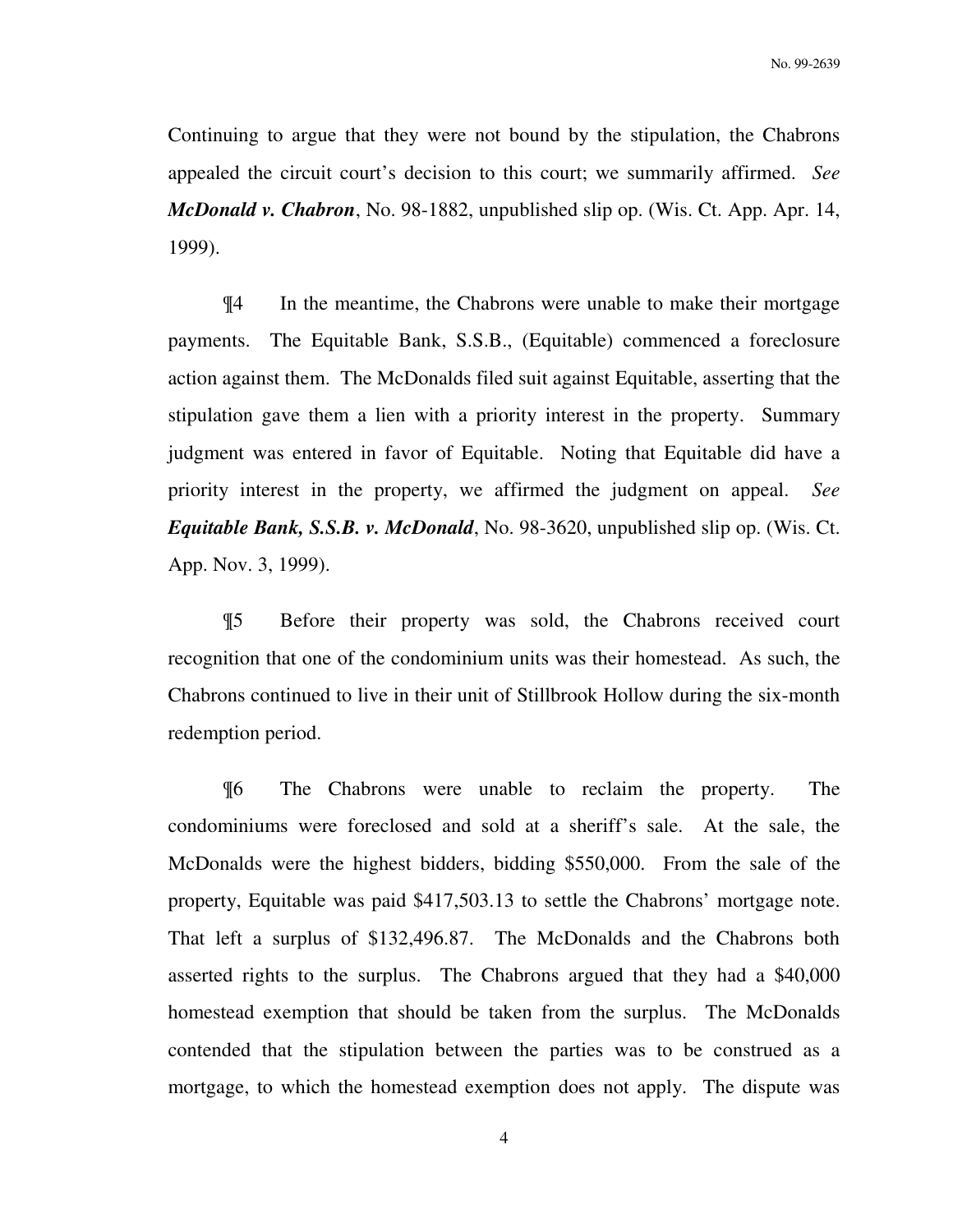brought before the court. The court agreed with the McDonalds and concluded that the Chabrons were not entitled to the homestead exemption. The Chabrons appeal.

 ¶7 On appeal, the Chabrons argue that the circuit court erred by concluding that the parties' stipulation was a valid mortgage trumping their entitlement to a \$40,000 homestead exemption from the surplus funds after the condominiums were sold. They dispute that the stipulation constituted a mortgage only insofar as it determines if the homestead exemption applies. Homesteads are statutorily exempt from judgment liens but not from mortgage foreclosures.<sup>3</sup> Accordingly, unless the Chabrons successfully demonstrate that the stipulation is not a valid mortgage, they lose the statutory protection afforded homestead property. Determining whether a stipulation conveying property satisfies the requirements for a mortgage involves statutory interpretation, a question of law that we review de novo. *See Weber v. Weber*, 176 Wis. 2d 1085, 1091, 501 N.W.2d 413 (1993).

 ¶8 WISCONSIN STAT. § 706.02 details the requirements for a conveyance of property. One of these requirements is that the conveyance must be signed by all the parties. *See* § 706.02(1)(e). The Chabrons contend that the stipulation cannot be regarded as a valid mortgage conveying their homestead

 $\overline{a}$ 

<sup>&</sup>lt;sup>3</sup> The homestead exemption is explained in WIS. STAT.  $§ 815.20(1)$ :

An exempt homestead as defined in s. 990.01(14) selected by a resident owner and occupied by him or her shall be exempt from execution, from the lien of every judgment and from liability for the debts of the owner to the amount of \$40,000, except mortgages, laborers', mechanics' and purchase money liens and taxes and except as otherwise provided….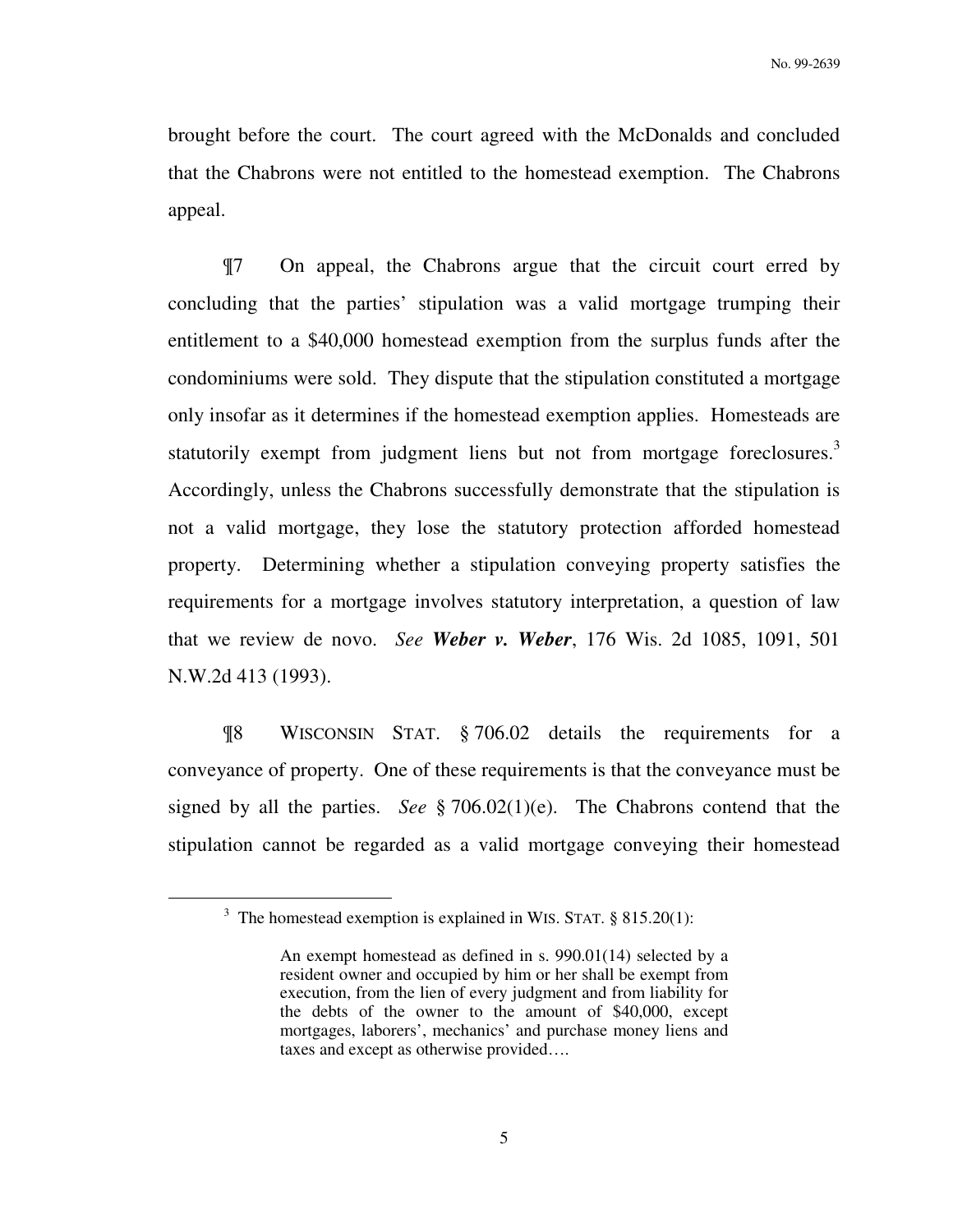because they never signed it. To resolve the Chabrons' argument, we will first consider if the stipulation was indeed a valid mortgage, and then we will evaluate whether the homestead exemption is applicable to their case.

¶9 Despite the Chabrons' arguments to the contrary, we conclude that the oral stipulation was a mortgage. We do so on the basis of *Klemme v. Schoneman*, 165 Wis. 2d 250, 477 N.W.2d 77 (Ct. App. 1991). In *Klemme*, we addressed whether a stipulation in a divorce action granted a mortgage interest in property that could not be discharged in bankruptcy. We rejected the argument that a mortgage required a formal document and instead looked to see if the stipulation had the characteristics of a classic mortgage. *See id.* at 259-60. We noted that the *Klemme* stipulation contained the following "mortgage ingredients": (1) the conveyee's interest was expressed as a lien; (2) the lien attached to specific property; (3) the lien was a guarantee that a certain sum of money would be paid; (4) interest was earned on the debt; and (5) the debt had a due date. *See id.* at 258- 59. We resolve that the stipulation in question contains these ingredients. We have previously held that the McDonalds possessed an equitable lien to one condominium unit and liens to the other units. *See Equitable Bank*, unpublished slip op. at ¶¶8, 9. A review of the stipulation also indicates that the lien was a guarantee for a certain sum of money, bearing interest at a specific rate and due on a specific date.

¶10 Moreover, we held in *Klemme* that the "most compelling and controlling" mortgage characteristic was:

> Whatever be the form of the transaction, *if intended as a security for money, it is a mortgage and the right of redemption attaches to it*…. *The purpose of the instrument is the controlling feature under all circumstances. If that is security* … *the instrument is treated as a mortgage and nothing else.*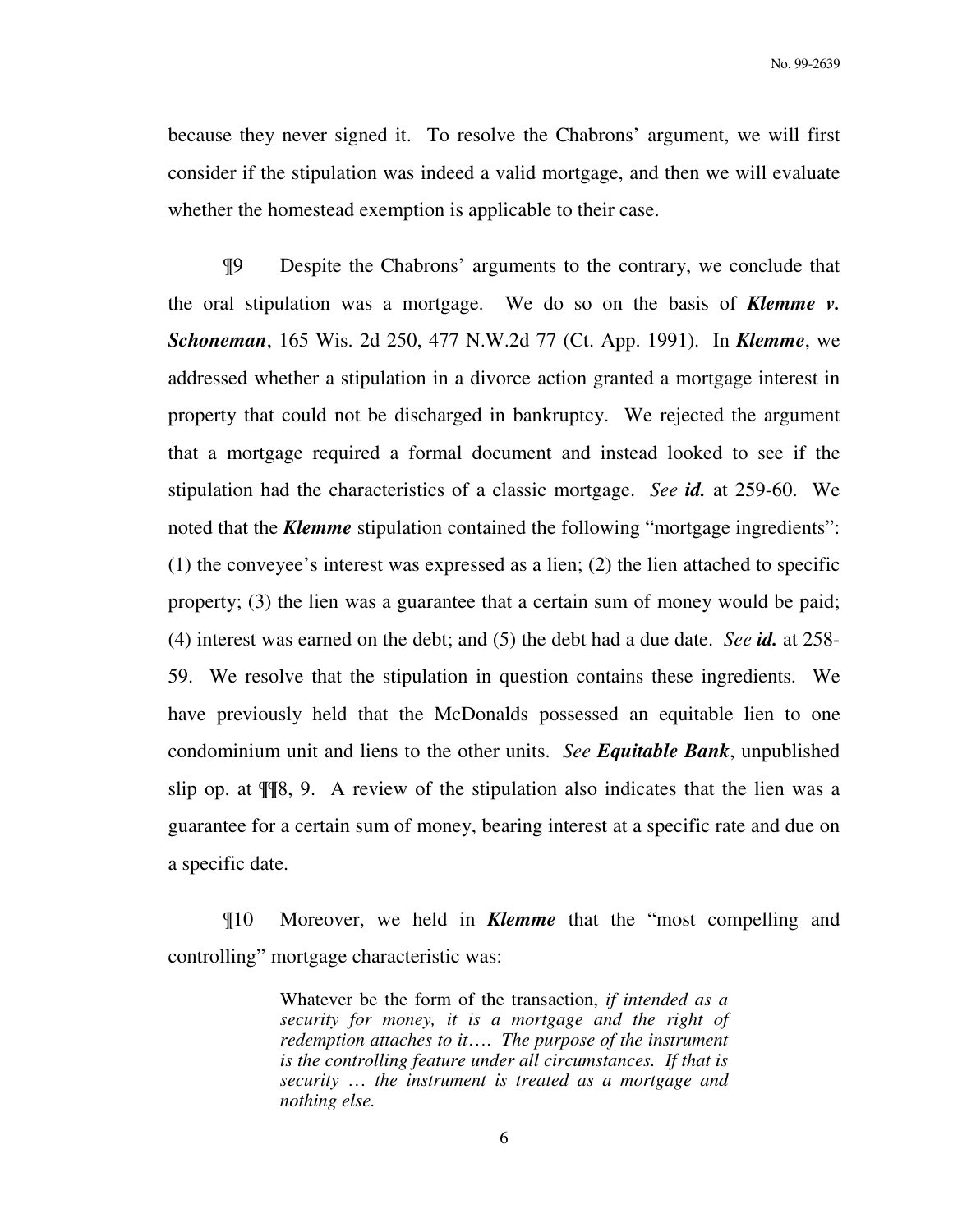*Klemme*, 165 Wis. 2d at 259 (quoting *Wozniak v. Wozniak*, 121 Wis. 2d 330, 336, 359 N.W.2d 147 (1984)). The purpose of the McDonalds' lien is clear. It was the McDonalds' security to exact from the Chabrons their refund for the condominium investment. As in *Klemme*, we conclude that it is this aspect—the fact that the stipulation was a security—that truly controls this case, regardless of the absence of other formal mortgage characteristics. We agree with the circuit court's resolution that the stipulation constituted a mortgage.

¶11 Supporting their assertion that they are entitled to the homestead exemption, the Chabrons rely primarily on *Weber*. In *Weber*, the issue under consideration was whether a mortgage was void as a homestead conveyance when it did not have the appropriate signatures. Acknowledging a long history of public policy favoring the homestead over other property interests, the *Weber* court found that the signature requirement for conveying a homestead was a substantive right, a right that could not be derogated by the application of a civil procedure rule. *See Weber*, 176 Wis. 2d at 1097. The court stated, "In contrast to the descriptive requirements listed in sec. 706.02, the homestead signature requirement must be waived affirmatively by the spouse through the actual signing of the mortgage." *Id.*

¶12 In the present case, the Chabrons never signed a document conveying their interest in Stillbrook Hollow. The in-court, oral stipulation that we have construed to be a mortgage was defined in written form by the circuit court, but the McDonalds never sought the Chabrons' signatures upon it to evidence the conveyance. The *Weber* rule is clear. Although the McDonalds do have a valid interest in the property, the stipulation cannot be construed as a "mortgage" for homestead purposes. As *Weber* instructs, when a homestead conveyance does not satisfy the requirements of WIS. STAT. § 706.02, the

7